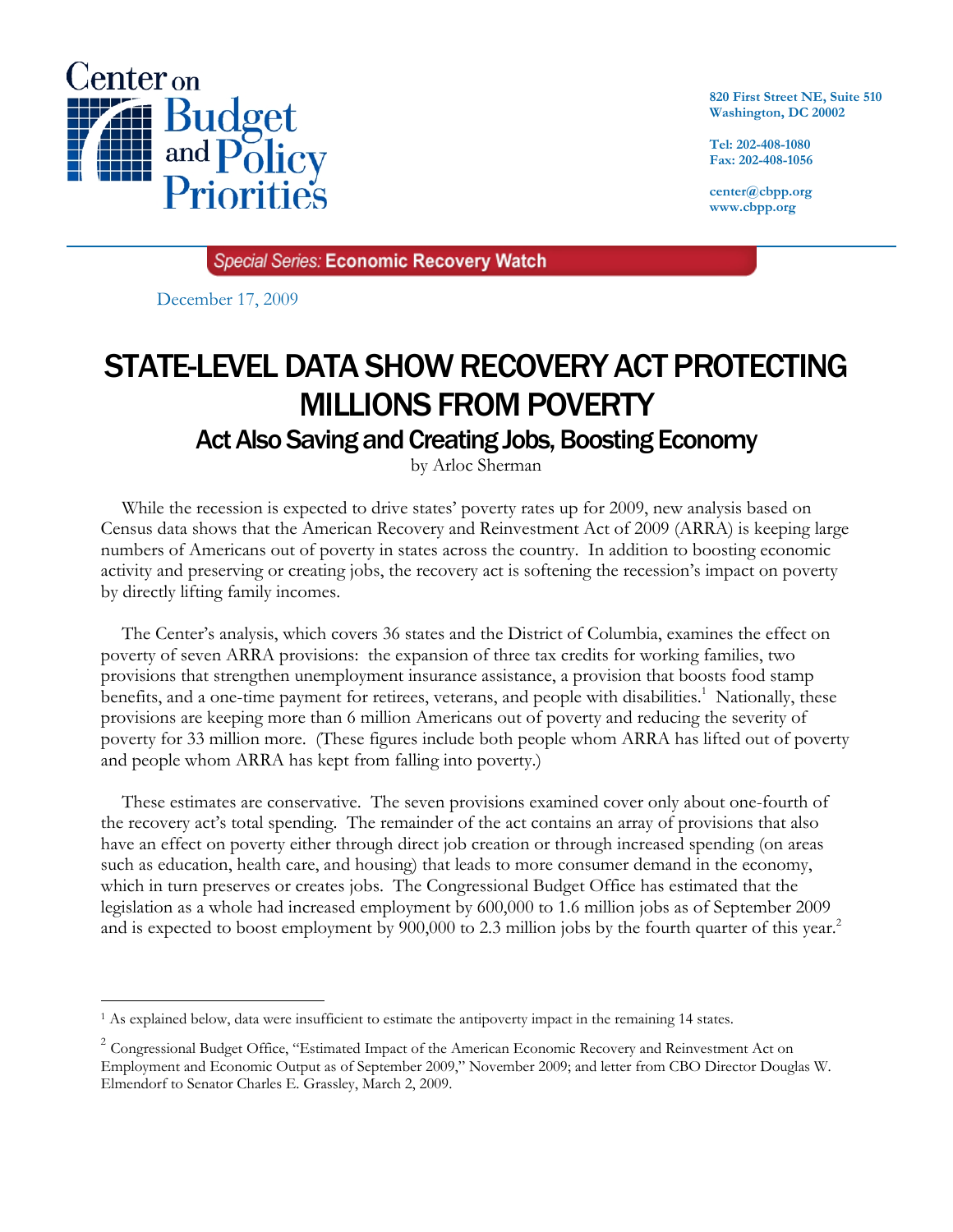Moreover, this analysis does not capture the full anti-poverty impact of the seven provisions it examines. It considers the provisions' direct effects on the incomes of the families that receive added income or benefits as a result of these provisions, but not the provisions' additional effects on the economy and private-sector employment. For example, increased jobless benefits or food stamps preserve private-sector jobs in a recession by enabling consumers to continue purchasing goods and services they otherwise could not have afforded. That additional spending, in turn, ripples through the economy, helping stores and companies to stay in business and avoid steeper layoffs and reductions in work hours, and thereby averts larger increases in poverty.

## Act Also Reduces Severity of Poverty for Millions of Americans

In addition to keeping more than 6 million Americans out of poverty in 2009, ARRA is reducing the severity of poverty for 33 million additional Americans who are poor by lifting their incomes, typically by more than \$700. Due to data limitations, these figures are conservative and underestimate the number of people that the seven ARRA provisions examined here have helped in 2009.

## Estimating Antipoverty Impact of Recovery Act Provisions

Congress designed the recovery act to reach a wide spectrum of low-, moderate-, and middle-income Americans. Policymakers took care to include provisions that provide assistance to low-income families, not only because they stand the greatest risk of hardship during downturns but also because of evidence that they are the most likely to spend quickly whatever money they receive, thereby pumping more money back into the economy in a timely manner.

Our analysis considers seven of the act's temporary provisions, totaling \$205 billion over five years:

- a new Making Work Pay tax credit of up to \$400 for workers (\$800 for a couple) earning up to \$95,000 (\$190,000 for a couple);
- an expanded Child Tax Credit for lower-income working families with children;
- an expanded Earned Income Tax Credit, including increased tax-credit benefits for a working family with three or more children and for married families to lessen the marriage penalty the EITC can otherwise impose;
- additional weeks of emergency unemployment compensation benefits (paid after a worker's 26 weeks of regular state unemployment benefits expire);
- an additional \$25 per week for unemployed workers to supplement their unemployment benefits;
- a \$250 one-time payment to elderly people and people with disabilities who receive Social Security, SSI, or veterans' benefits; and
- an increase in food stamp benefit levels.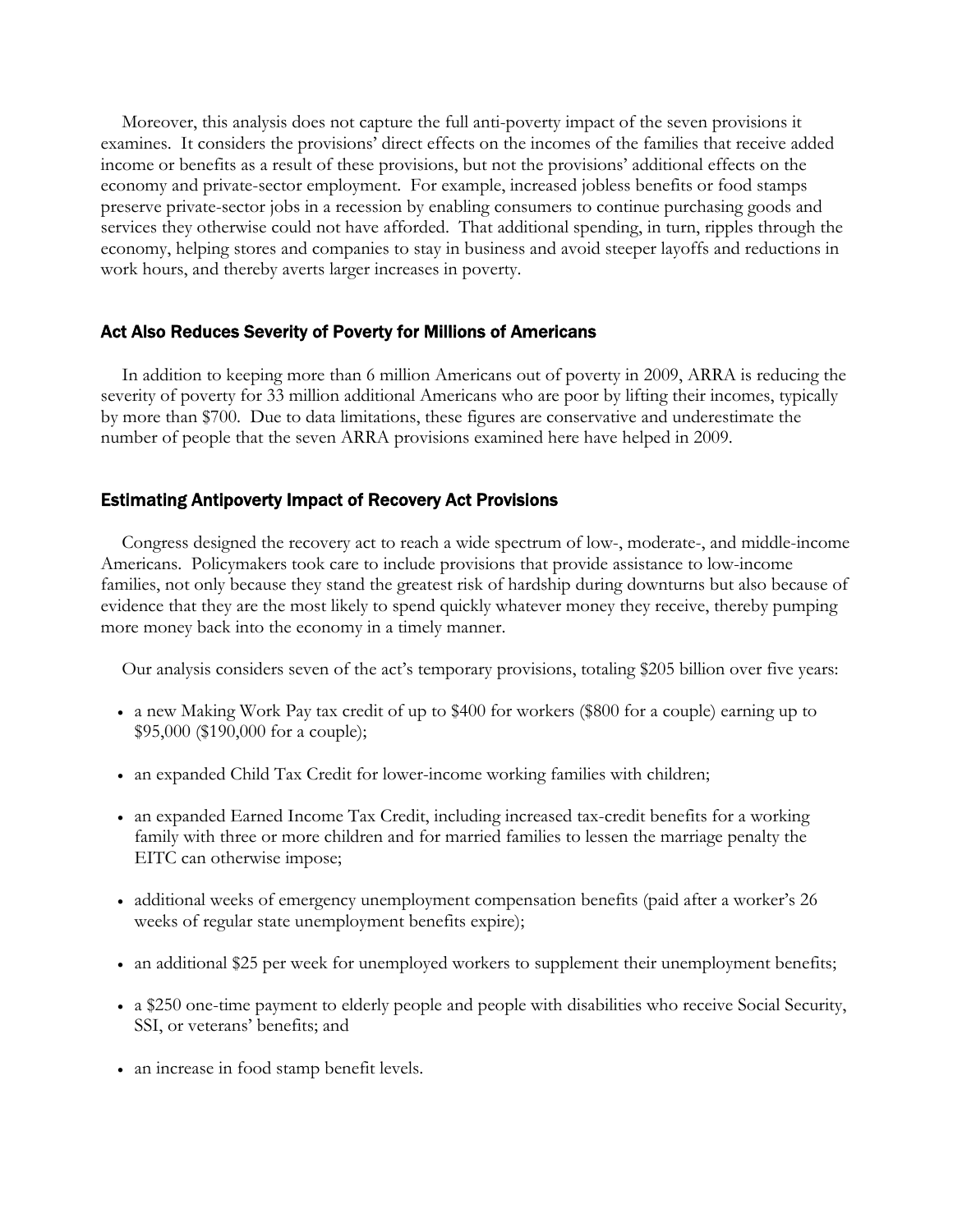The state-by-state findings presented here build on a Center analysis released in September 2009, which focused on figures for the nation as a whole as well as five large states. Details of the methods used here are described in the appendices of that report.<sup>3</sup>

In brief, the analysis uses Census data to examine how these policy changes will affect family income and poverty status by state. The estimates start with data collected in March 2004, March 2005, and March 2006 through the Census Bureau's Current Population Survey. Data for three years are combined to increase the reliability of the state-by-state estimates.

We make three adjustments to these Census data. First, we correct the tendency of Census and other surveys to undercount receipt of certain public benefits, using the data and methods for making such adjustments that are reflected in the U.S. Department of Health and Human Services' TRIM model.<sup>4</sup> Next, we adjust the data to approximate recent economic and demographic conditions in each state, including labor-market conditions and state population levels in April through June of 2009. Finally, we adjust the food stamp participation data to approximate actual food stamp participation levels by state in May 2009. For each family in the resulting data, we estimate the family's 2009 income with and without the seven recovery act provisions.

The analysis considers a family to be kept out of poverty if its estimated income is below the poverty line *without* the recovery act provisions but above the poverty line *with* the provisions. We use a measure of poverty that adheres to National Academy of Sciences poverty measurement recommendations by including after-tax cash and non-cash income, while subtracting child care and work expenses and out-of-pocket medical expenditures.

We provide estimates for 36 states and the District of Columbia. For the remaining 14 states, our data are insufficient to show reliable results.<sup>5</sup> Given the uncertainty associated with using a sample of the population, we show a range of estimates for each state. This range can be substantial, particularly for states with the smallest survey samples. For example, estimates for Iowa range from 25,000 to 55,000 residents kept out of poverty, with our best estimate falling in the middle (40,000).

 $\overline{a}$ 

<sup>&</sup>lt;sup>3</sup> See Arloc Sherman, "Stimulus Keeping 6 Million Americans Out of Poverty in 2009, Estimates Show," Center on Budget and Policy Priorities, September 9, 2009 (appendices). Available at http://www.cbpp.org/files/9-9-09pov2.pdf.

<sup>4</sup> Specifically, we correct the Census data for underreporting of food stamps, TANF, and SSI benefits using the data and methodologies to correct for underreporting that are used in the U.S. Department of Health and Human Services' TRIM model.

<sup>&</sup>lt;sup>5</sup> For seven of these 14 states, we do not show results because of very small sample size. In addition, we checked to ensure that our predicted state-to-state distribution of ARRA benefits is generally consistent for each state with the actual distribution of benefits paid through October 30, 2009, as reported on the government website, www.recovery.gov. We do not show results for another seven states because we determined that the state's share of benefits in our model differed by more than 10 percent from the state's actual share of the benefits (due to random sampling error, the inability of our model to fully capture some complex program interactions, or other reasons).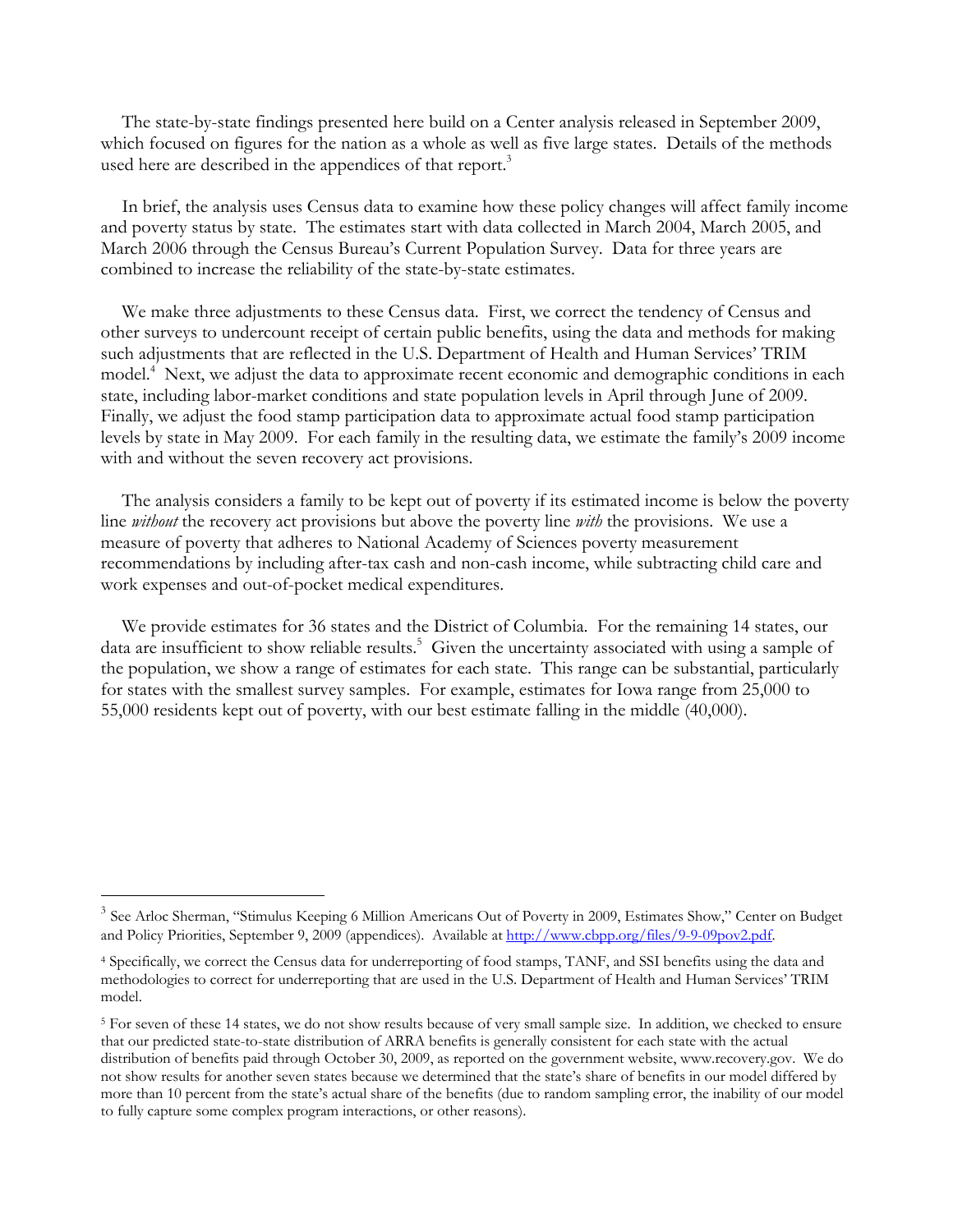| <b>TABLE 1</b><br>Projected Number of People Lifted Above the Poverty Line by ARRA Benefits,<br>for 36 States and the District of Columbia, 2009<br>CBPP simulations using National Academy of Sciences poverty definition |           |           |           |  |
|----------------------------------------------------------------------------------------------------------------------------------------------------------------------------------------------------------------------------|-----------|-----------|-----------|--|
|                                                                                                                                                                                                                            |           |           |           |  |
| <b>U.S. TOTAL</b>                                                                                                                                                                                                          | 5,945,000 | 6,183,000 | 6,421,000 |  |
| Alabama                                                                                                                                                                                                                    | 82,000    | 115,000   | 148,000   |  |
| Arizona                                                                                                                                                                                                                    | 117,000   | 161,000   | 205,000   |  |
| Arkansas                                                                                                                                                                                                                   | 40,000    | 58,000    | 76,000    |  |
| California                                                                                                                                                                                                                 | 743,000   | 844,000   | 945,000   |  |
| Colorado                                                                                                                                                                                                                   | 45,000    | 70,000    | 96,000    |  |
| Connecticut                                                                                                                                                                                                                | 35,000    | 56,000    | 78,000    |  |
| District of Columbia                                                                                                                                                                                                       | 8,000     | 12,000    | 16,000    |  |
| Florida                                                                                                                                                                                                                    | 356,000   | 425,000   | 495,000   |  |
| Georgia                                                                                                                                                                                                                    | 190,000   | 244,000   | 297,000   |  |
| Illinois                                                                                                                                                                                                                   | 247,000   | 305,000   | 364,000   |  |
| Indiana                                                                                                                                                                                                                    | 98,000    | 133,000   | 168,000   |  |
| Iowa                                                                                                                                                                                                                       | 25,000    | 40,000    | 55,000    |  |
| Kansas                                                                                                                                                                                                                     | 28,000    | 44,000    | 60,000    |  |
| Kentucky                                                                                                                                                                                                                   | 71,000    | 102,000   | 133,000   |  |
| Maine                                                                                                                                                                                                                      | 14,000    | 22,000    | 30,000    |  |
| Maryland                                                                                                                                                                                                                   | 54,000    | 82,000    | 110,000   |  |
| Massachusetts                                                                                                                                                                                                              | 67,000    | 98,000    | 128,000   |  |
| Michigan                                                                                                                                                                                                                   | 167,000   | 215,000   | 263,000   |  |
| Minnesota                                                                                                                                                                                                                  | 42,000    | 66,000    | 91,000    |  |
| Mississippi                                                                                                                                                                                                                | 43,000    | 63,000    | 83,000    |  |
| Missouri                                                                                                                                                                                                                   | 72,000    | 105,000   | 138,000   |  |
| Nebraska                                                                                                                                                                                                                   | 15,000    | 24,000    | 34,000    |  |
| Nevada                                                                                                                                                                                                                     | 40,000    | 58,000    | 76,000    |  |
| New Jersey                                                                                                                                                                                                                 | 79,000    | 111,000   | 144,000   |  |
| New Mexico                                                                                                                                                                                                                 | 38,000    | 54,000    | 70,000    |  |
| New York                                                                                                                                                                                                                   | 355,000   | 419,000   | 483,000   |  |
| North Carolina                                                                                                                                                                                                             | 157,000   | 206,000   | 255,000   |  |
| North Dakota                                                                                                                                                                                                               | 7,000     | 10,000    | 13,000    |  |
| Ohio                                                                                                                                                                                                                       | 159,000   | 204,000   | 249,000   |  |
| Oklahoma                                                                                                                                                                                                                   | 44,000    | 64,000    | 84,000    |  |
| Oregon                                                                                                                                                                                                                     | 58,000    | 84,000    | 111,000   |  |
| Pennsylvania                                                                                                                                                                                                               | 149,000   | 189,000   | 230,000   |  |
| Tennessee                                                                                                                                                                                                                  | 61,000    | 92,000    | 124,000   |  |
| Texas                                                                                                                                                                                                                      | 554,000   | 640,000   | 727,000   |  |
| Vermont                                                                                                                                                                                                                    | 3,000     | 6,000     | 9,000     |  |
| Virginia                                                                                                                                                                                                                   | 85,000    | 120,000   | 155,000   |  |
| Wisconsin                                                                                                                                                                                                                  | 59,000    | 86,000    | 112,000   |  |

For details on the method used to project these figures, see http://www.cbpp.org/files/9-9-09pov2.pdf. For states not shown, reliable state data are not available.